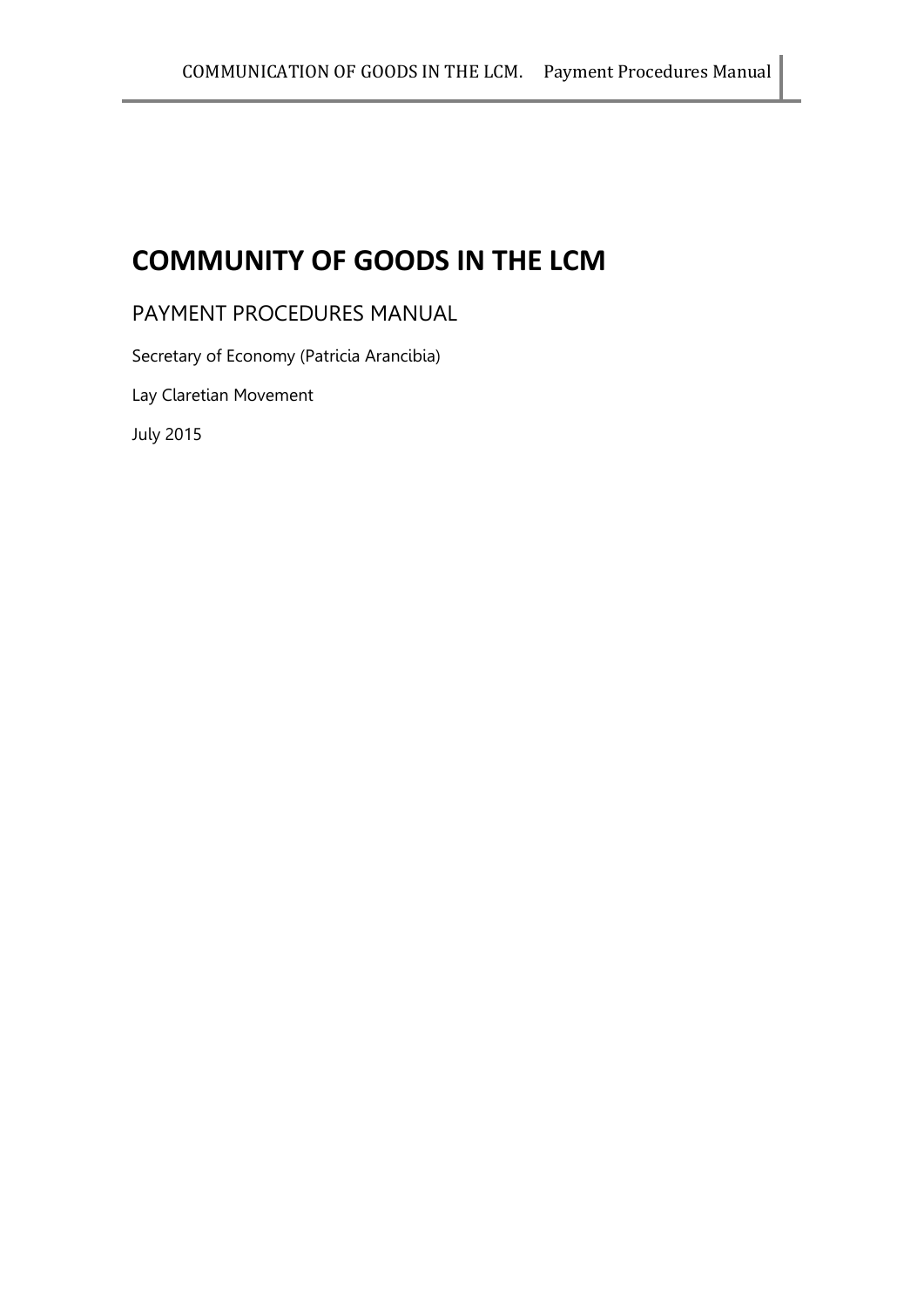## **INTRODUCTION**

The main objective of this Payment Procedures Manual is to order and document the information regarding the procedures for payment of quotas and other payments that members of the Claretian Lay Movement must know in order to achieve a better communication of the LCM in the economic area. It is useful mainly for Regional Economy responsibles or Groups without Region.

In this document you will also find relevant information about the accounts that the LCM has, as the way in which the General Council operates the resources.

However, in order to understand the information presented (it seems so cold and structured) it is necessary first to reflect on the vocation that has allowed us to be part of a Christian group or community, and has motivated the community to belong to the Movement. In order to reflect on the duties and responsibilities that the members of a community have for the organization to which they belong, it is necessary to do so under the light of faith and common spirituality. In this way we will never lose sight of the fact that communion and sharing all that we have is what is strengthening the practice of the values of the Gospel in the temporal realities that each one lives.

#### **1. COMMUNITY OF GOODS**

#### 1.1. From the Community

From its very pre-Easter origin the Christian communication of goods has played a predominant role between the expressions of community and Christian communion. It is not possible to complete the transmission of the message without this indispensable gesture by which the brothers manifest the transformation of the faith and the knowledge of the gospel.

Sometimes Christian communication of goods is presented as the summit or goal of the maturity of a Christian community in its growth process. However, this is an indispensable element in all phases and moments of pastoral action, since it is related to the fundamental dimensions of evangelization: koinonia or community, subject, mediator and goal of evangelization. Each community exists because it has been "summoned", "made a group" by Jesus, as the apostolic community [Mark 3: 13-15]: Jesus goes up into the mountain and calls himself to those he loves, and they went to him. And he gathered "Twelve" to be with him, and to send them to preach and to have authority to cast out devils.

In order to develop this vocation, the community has to initiate a series of dynamisms of communion contrasted by the Christian tradition, such as: community meeting, community project, contrast with a counselor, ecclesial services ... and one of the most decisive: the communion of goods.

These "vocational" dynamisms carry a double responsibility: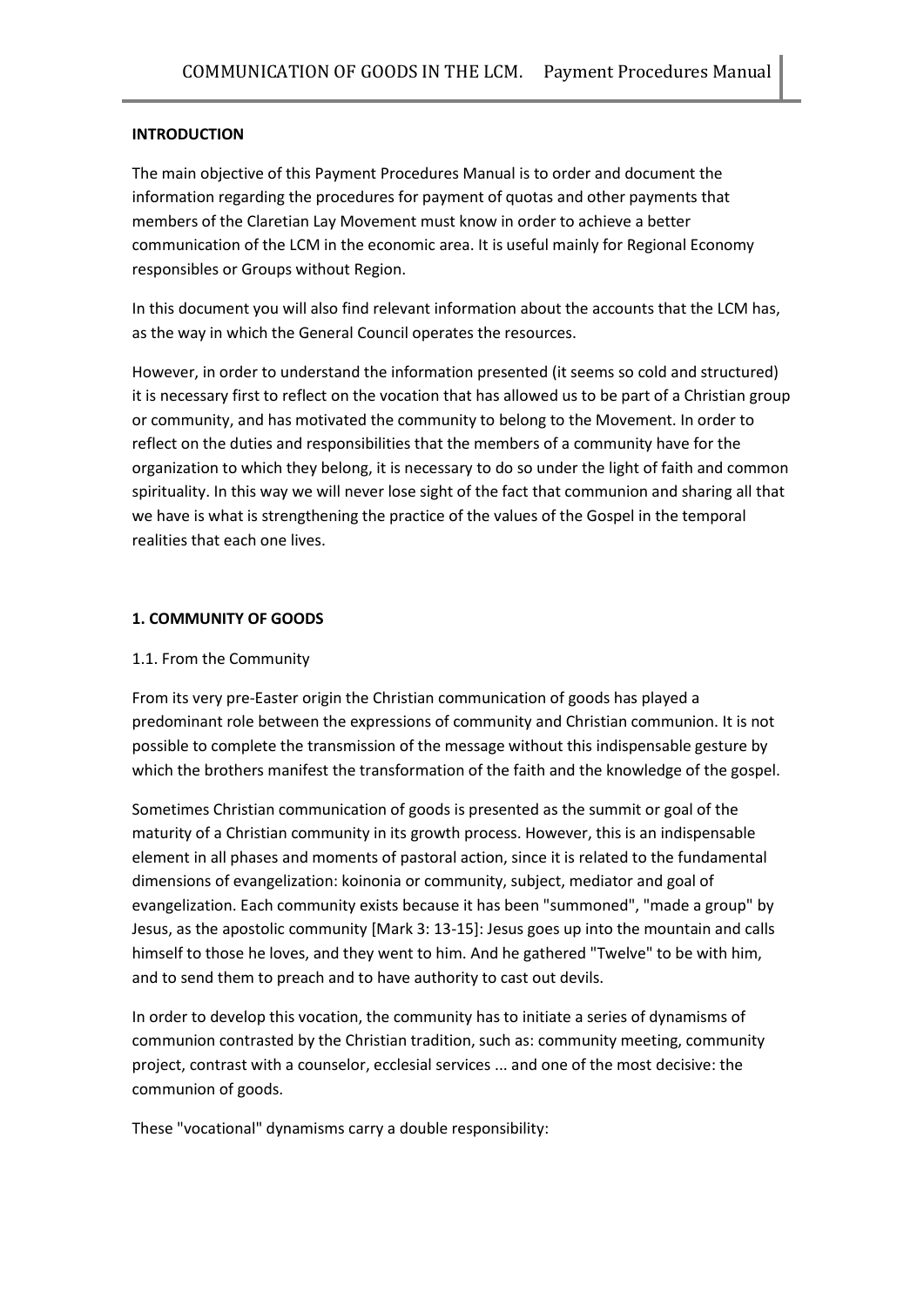$\checkmark$  At the individual, irreplaceable level. Jesus has called us by our name to live in communion. The effective response to that call is the individual responsibility of each called person. It is a requirement that cannot be delegated to the community group. And it is up to each of us to question the relationship with material goods and their availability to others.

✓ At the community level, essential. Jesus "made" the community, and it cannot relegate this primordial summons to other matters nor can it be derived to the private life of its members.

They are, therefore, two independent and complementary responsibilities. Both, to answer to the "convocation" of Jesus.

# 1.2. From the Lay Claretian Sourcebook

Number 14 of the LCM sourcebook addresses two issues that are part of the radical experience of the gospel:

- the awareness of our smallness, which leads us to put our trust in God.
- the relationship with material goods; a relationship that is governed by the evangelical demand of sharing and solidarity.

What links these two themes together in the same number of the sourcebbok is that they are both an expression of the first beatitude: "Blessed are the poor" (Mt 5: 3, Lk 6,20), and also the fact of understanding that an important element of evangelical poverty is the detachment of oneself and of material goods for the sake of the Kingdom. As background music of this number are sounding the following words of Jesus: "If any man wants to follow me, let him deny himself" (Mk 8:34); "You cannot serve God and money" (Lk 16:13); "Whoever does not renounce his possessions cannot be my disciple" (Lk 14:33)

The awareness of our condition of creatures, our limitations and our weakness, makes us humble before God. We know that we can do nothing for ourselves and put our hope and our security in Him (cf. Mt 6: 32-33; 2 Cor 1: 3-4).

The new commandment of Jesus (Jn 13:34) leads us to solidarity and to share our goods with those who suffer misery and injustice and help them to come out of them through human promotion.

The evangelical sense of poverty boost us to work (cf. 1Cor 4, 12), to administer our goods with diligence to use them with criteria of simplicity and generous service to our brothers and sisters (cf. Acts 2: 344-45) and evangelization. We proclaim with thanksgiving the goodness of all creation and the relative character of earthly goods before the absolute of God and his Kingdom (cf. Mt 6:33).

We reject all forms of attachment to riches, consumerism and ostentation as opposed to love of God and neighbor. This attitude allows us to grow in inner freedom and to be available for following Jesus and serving our brothers and sisters (Lk 12, 33-34)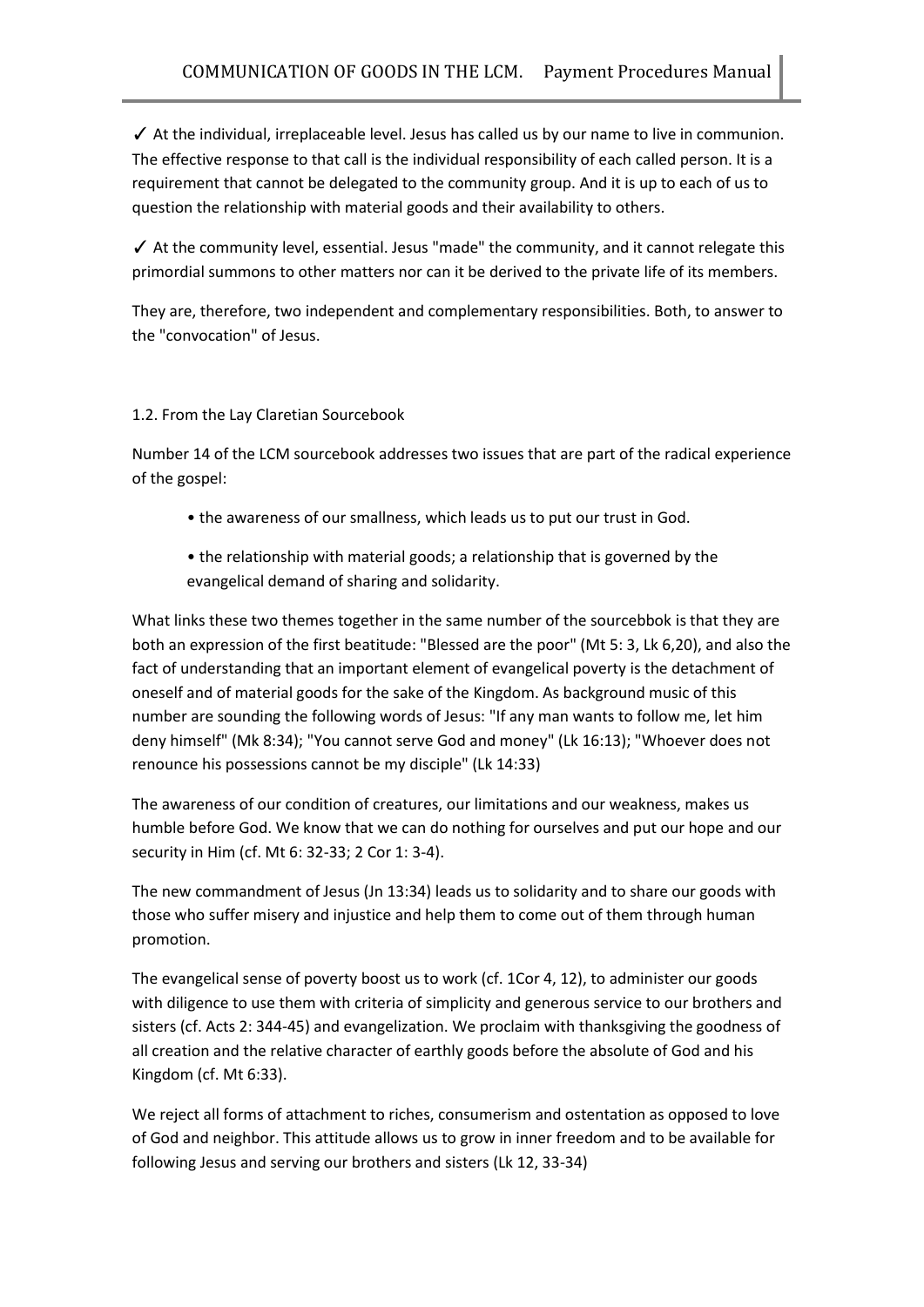## 1.3. Opening of our goods to the brothers and evangelization

The sourcebook tells us in this paragraph that "the evangelical sense of poverty impels us to work, to administer our goods with diligence and to use them with criteria of simplicity and generous service to our brothers and to the work of evangelization."

The sourcebook presents in the text a series of indications and lines of action that have to guide the behavior of lay Claretians with respect to material goods. There are several points to highlight:

A) First, it makes an invitation to work with the intention of sustaining and helping others. It is not for the purpose of getting rich and accumulating, so characteristic of the rich. The footnote refers to a passage in Acts 20 in which Paul exhorts the representatives of the community of Ephesus to work not to burden others and, above all, to share with the needy: "you know that I worked with my own hands to get what was necessary for me and my companions. In all that he taught that this is how he must also work to help the needy, remembering the words of the Lord Jesus who said: the mayor of hay congratulated on giving Than to receive "(Acts 20: 34- 35).

B) Secondly, we are invited to "manage our goods with diligence". Precisely because of their goods that also belong to the poor, they must be used in evangelical discernment, without wasting them in the rhythm of the consumer society in which we live. We must make them produce for the good of all, especially the poor.

C) Thirdly, this text recommends simplicity and austerity of life. Many people from rich countries and some people from poor countries are immersed in the consumer society. His eagerness to win, accumulate and consume has no limits. How strange is the sentence of Jesus: "Do not worry about what you are going to eat or drink, what you are going to wear" (Mt 6: 25-26). Simplicity and austerity of life is an essential element of following Jesus and a demand for justice and love for others. No doubt, while some swim in abundance others drown in misery; while some live surrounded by superfluous things, others lack the indispensable. For Jesus' follower, simplicity and austerity must be a lifestyle, an evangelical alternative to the consumerist way of life.

D) Finally, it speaks of putting our goods at the service of evangelization; this suggestion is very much in tune with our charisma. If we are missionaries, all our goods must be open to the demands of the mission.

In the economic and social scenario that the world lives today, Christian communication of goods must be a requirement for all. The needy and the poor must participate in the goods of creation, all collaborating in their development and in their just distribution. In our present societies, socially unequal, culturally pluralistic and religiously secular, it is urgent and necessary to speak of the universal destiny of goods, to which every person has a right. It is urgent to collaborate in a more fraternal, more symmetrical, more human-divine model,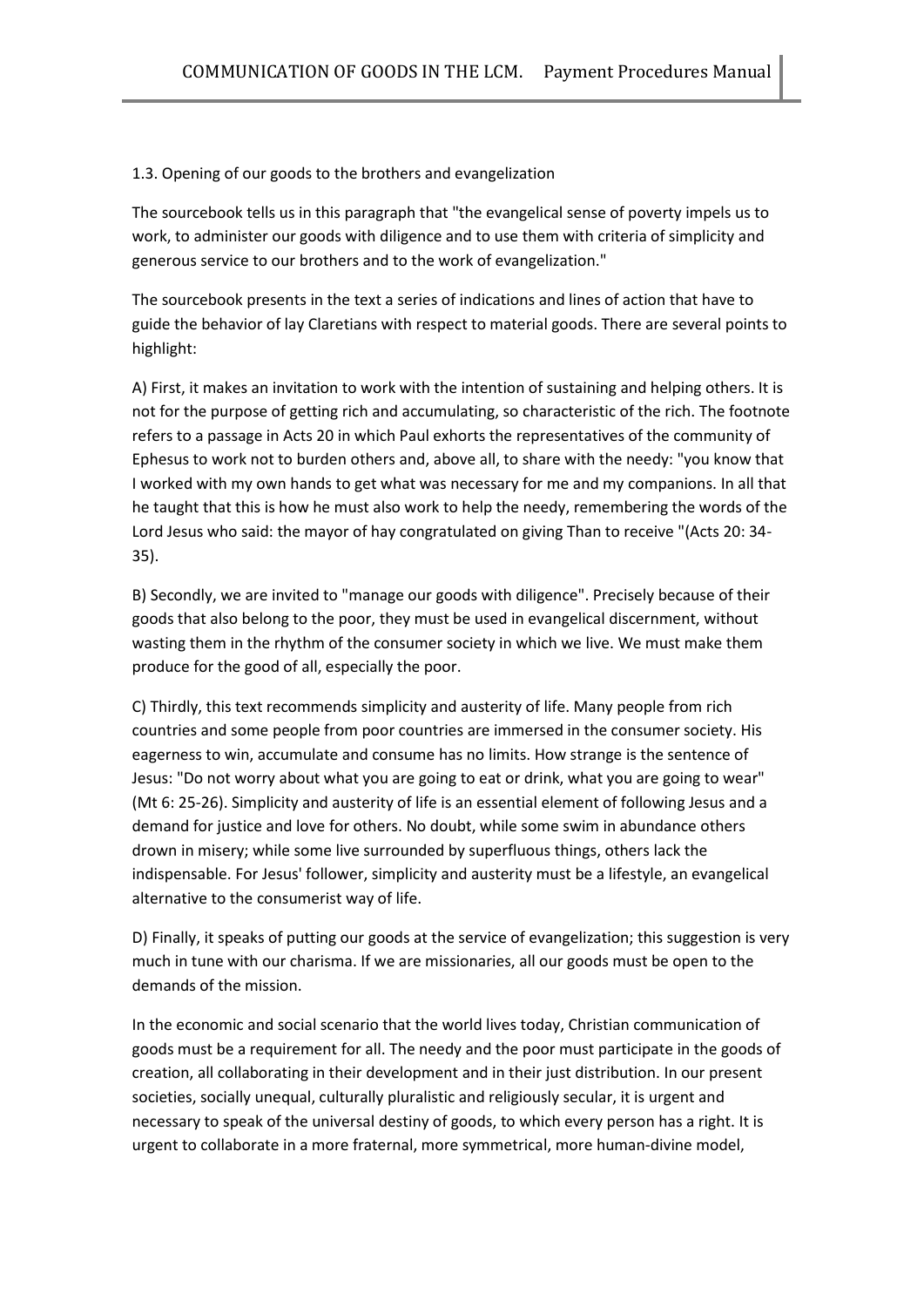collaborating in the creation of goods, their communication and, demand their fair distribution: each according to their possibilities, each according to their needs.

The invitation to each group or community is therefore to promote a culture of communion above all differences of race, culture or creed, always animated by our conviction that each vocation is the answer of our experience of God's love for our brothers, working together as agents of change, inspired by the life of St. Anthony Mary Claret and trying to help others to experience the love of God.

## **2. IMPORTANCE OF LCM´s SELF-FINANCING**

**.** 

The LCM Statutes state that all members are responsible for the financing of the Movement<sup>1</sup>. This means that each member admitted has the duty to contribute the minimum quota set by the General Council, as these contributions compose the fund for the Movement to cover various expenses necessary for the performance of its functions<sup>2</sup>.

It should be noted that steps still have to be taken so that the Movement can self-finance, since it is currently dependent on the direct contribution made annually by the Congregation of the Claretian Missionaries to the LCM. On average the last three years accounted for 35% of total revenues received; the remaining 65% was covered by membership fees. This percentage could be higher if all the admitted groups were committed to comply with this requirement, until succeeding for the wish that the LCM become economically independent.

In the year 2013 the General Council has appointed 2 members of the Movement as Delegates of some very necessary areas, to the charge of which a direct person has been appointed. These are the Delegate of Communications and the Delegate of Justice, Peace and Integrity of Creation (JUPIC). For the development of their functions they need resources, which are directly delivered by the General Council.

This makes it much more urgent to raise awareness of the importance of the payment of each member's dues as a duty that gives us a "sense of belonging" to the Movement, rather than a mere administrative obligation. It is for this reason that the Groups and Regions have within their main functions: to promote the communion of goods among its members, to eliminate all desire for profit and luxury in its activities and the obligation to always address the goods to the service of the group's objective, which is evangelization<sup>3</sup>.

 $1$  N.23.1. every group and person admitted has the obligation to contribute to the financing of the General Fund of the Movement.

 $2$  E.24. the expenses of the Movement in the general field will be covered with the contributions of the groups. In order for all groups to cooperate with the financing of the Movement, the GC will set the minimum contribution, which will be dispensed with groups that even this quota cannot meet. On the basis of the amount fixed by the Council, each group shall determine its own quota, taking into account the number of members and their economic possibilities.

 $3$  N.5.3, N.5.4, E.13, N.13.2, N.13.3, N.16.5., E.20. E) and E.23. A) B) C) and D). 4 E.2. The Movement is based in Rome, via Sacro Cuore di María, 5.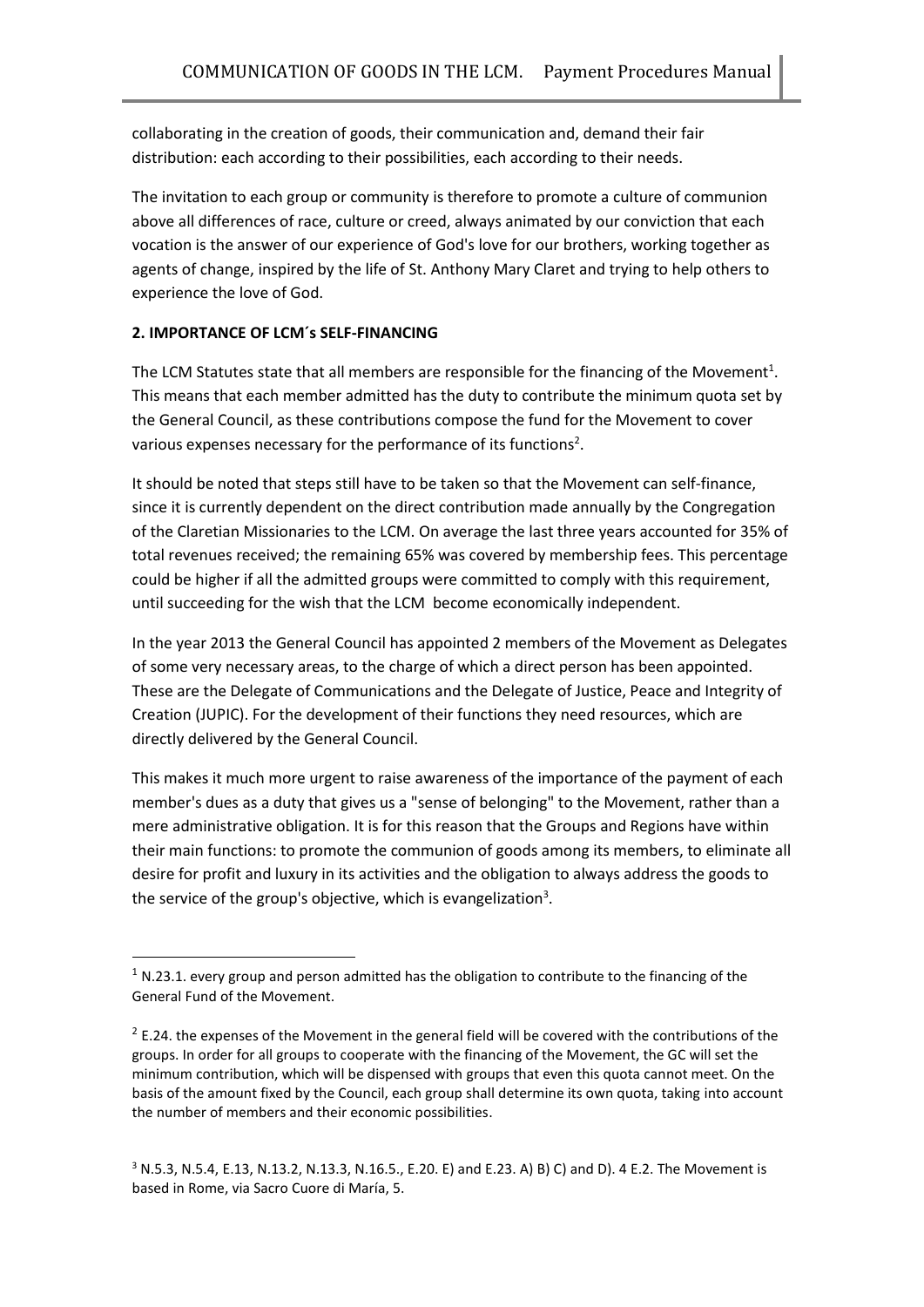## **3. CUSTODY OF FUNDS**

The Lay Claretians Movement is an association of faithful of private law that counts on the recognition of the Church through the Pontifical Council of the Laity. Due to its international character, it is very complex to obtain legal personality worldwide. Due to this difficulty several years ago it was agreed with the Congregation of Claretian Missionaries that the funds of the LCM should be kept under custody by the Congregation itself.

This does not mean that the Missionaries are the ones who manage the goods, they only guard them, since the administration of these depends directly on the General Council of the Movement, through its Secretariat of Economy.

Thus the funds of the Claretian Secular Movement are deposited in the fundus Roma<sup>4</sup>, which is the bank account of the Claretian Missionaries of the General Government in the Curia, since it also has a bank account in the city of Madrid, which is directly related with the fundus Roma.

For the administration of fundus, the Congregation has an accounting system that internally orders the accounts of the Congregation. Within this system, each of the provinces of the CMF has an "account" (assigned code), which allows the direct administration of resources between the Provincial Treasurers and the General Treasurer, as well as the transfers of resources between the different accounts.

Since the funds of the LCM are in custody at fundus Rome, it is the Secretary of Economy of the General Council to whom he has close communication with the General Treasurer of the Claretian Missionaries to manage the resources. Both in the identification of the income by means of payment of quotas of the different regions or groups and contributions of another nature, as in the formal request of the expenses of each of the accounts, with the agreement of the General Council.

In this way, the Secretary of Economy is the "administrator" of the different accounts of the LCM, as representative of the GC and responsible for the information registered there, after communication with the different Secretaries of Economy of the Regional Councils and / or Groups without Region.

## **4. MSC FUNDS**

**.** 

According to the Statutes governing the MSC, the funds available to the Movement are as follows:

A) General Fund: This fund reflects all the contributions and expenses generated by the MSC through its members, that are annual contributions<sup>5</sup> of Regions and Groups without Region,

<sup>4</sup> E.2. The Movement is based in Rome, via Sacro Cuore di María, 5.

<sup>5</sup> The contribution of the groups to the General Fund shall be proportional to the number of members of the groups. It is set to a minimum of \$10 per person per year. Those groups that cannot cover this contribution must contact the Secretary of Economy and communicate how much they can contribute.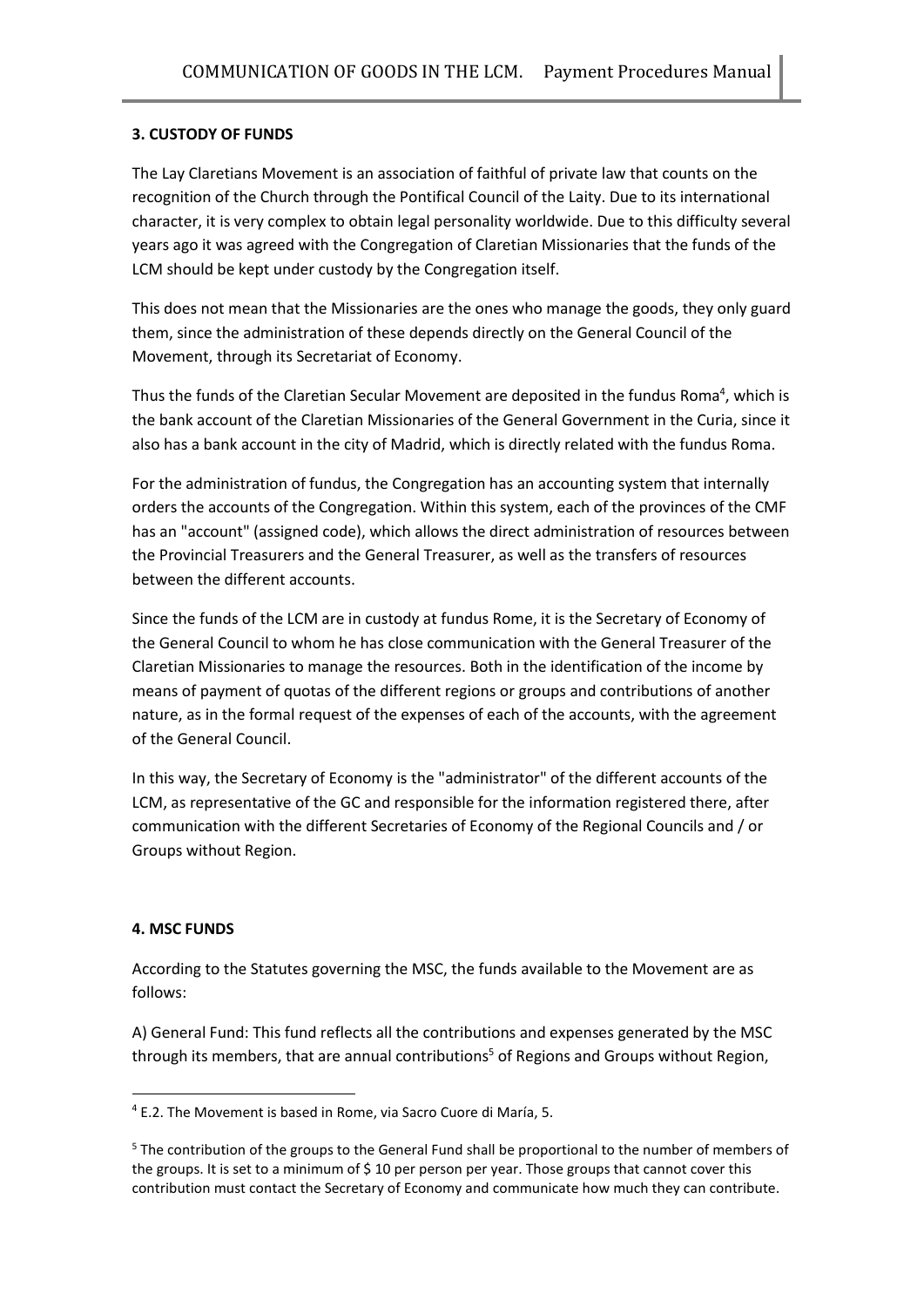extraordinary income when necessary, General Council expenses for its annual meetings, expenses of a member of the GC that must participate in some specific function, expenses for the printing and sending of the magazines, among others.

This fund is divided into two separate accounts: one in dollars and the other in euros, to facilitate the payment and accounting of the contributions of the different regions.

B) Equity Fund: This fund is a "savings" account of the Movement. Into it, funds are deposited, with the prior agreement of the Council and its consultation to the General Assembly, necessary for the LCM to have certain patrimony in money.

The advantage of having these resources, without making any movement in the account, is that by being deposited in the current account of the Claretian Missionaries, once a year it has the possibility of submitting to the application of interests (depending on the outcome of the investment of funds made by the General Government) and representing the opportunity to increase the Movement's Heritage in a safe and reliable manner.

C) Solidarity Fund: For this fund there is no specific account in the LCM accounting records. At a meeting of the General Council held in Rome, it was agreed to keep a separate accounting record for the funds that the Regions or Communities of the LCM contribute to the general fund, either in euros or dollars, in order to control resources that have been deposited and do not represent the contribution in quotas indicated in the Statutes.

This is the fund that expresses the solidarity and communion of goods that must exist among the members of the Movement. To this end, those Regions and / or Communities that can and wish to provide extraordinary contributions may do so through deposits to the general fund account, expressly stating that it is for the solidarity fund. They must also send an email to the Secretary of Economy indicating the reason for the contribution.

In general the resources that are deposited for this purpose go to the aid of groups that cannot attend the General Assemblies for economic reasons. The GC with these funds will help finance the expenses necessary for any member of that group to participate and be represented in the GA.

## **5. PAYMENT PROCEDURES**

The payment procedures available to the LCM so that regions and groups without Region can make payment of quotas or enter resources for the solidarity fund are as follows, in order of priority:

1. Through the Claretian Missionaries: As explained in the item 1, the LCM funds are deposited in a Rome bank account. Therefore, the safest and most practical way of making the payments is to deliver an envelope with the funds and the detail to the Provincial Econome of the